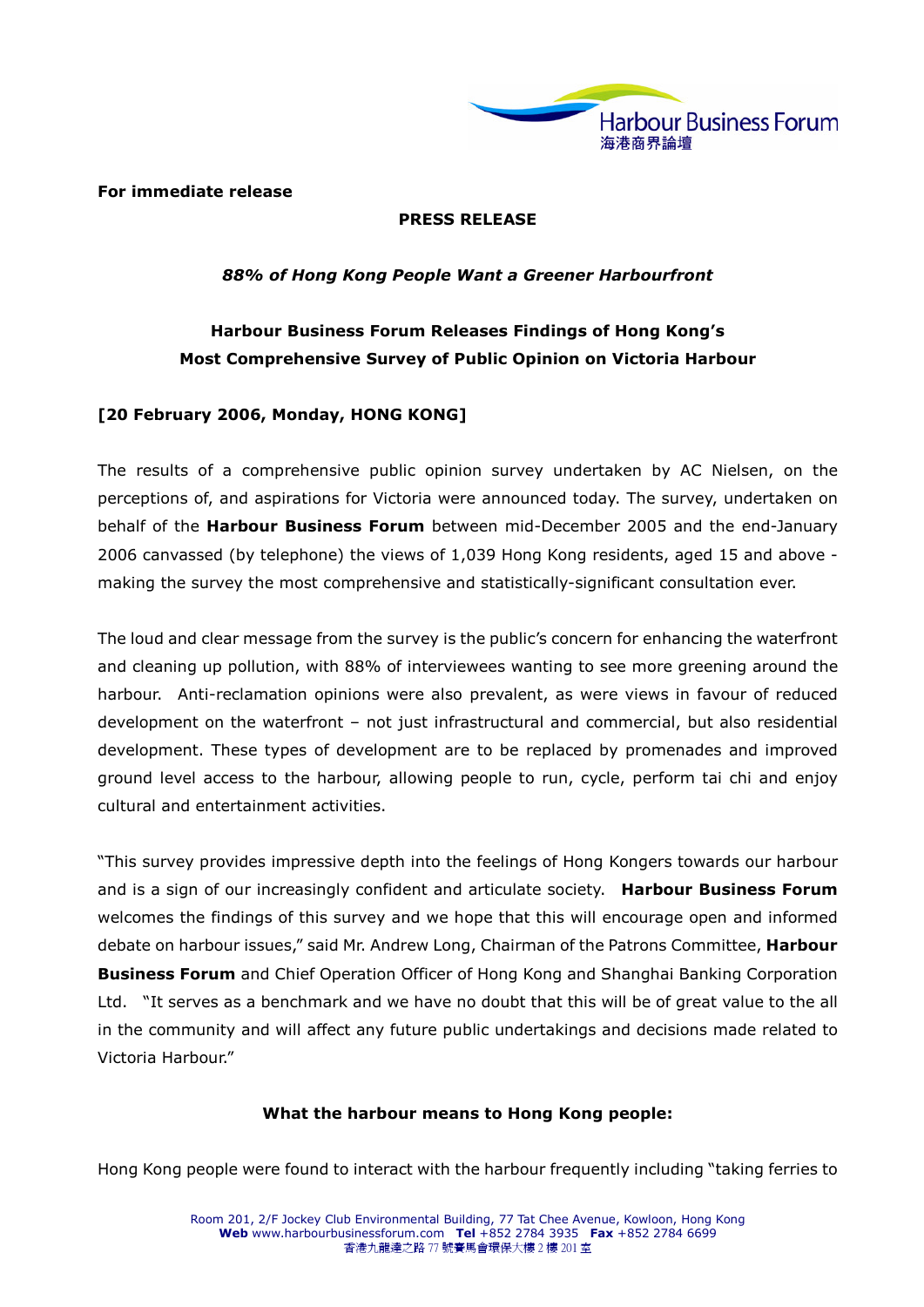

cross the harbour" (91%), "viewing the harbour at night" (89%) and "strolling along the harbour-front" (86%).

Apart from being the companion of Hong Kong people, the Harbour also plays a significant role in the eyes of the public, as the vast majority of them agree that the Harbour is "something shared by all Hong Kong people" (90%), is "valuable to them" (85%) and "symbolizes the prosperity and success of Hong Kong" (83%). The harbour is associated with the brand image and identity of Hong Kong, core heritage of Hong Kong, a sanctuary place and a victim of never-ending construction and reclamation.

When asked about their ideal vision for the Harbour, the public expressed that the Harbour should be more people-oriented and integrated with daily lives, with more greenery (88%) for leisure activities along the harbour-front. Their biggest concerns are pollution (73%) and the amount of reclamation and construction (64%).

### What Hong Kong people say about their harbour:

The public feels strongly about the harbour. In particular, the older generation (aged 55 and above) has the highest emotional attachment to the harbour (80%), agreeing that the "harbour brings back a lot of good memories". While the distinctive skyline is still strongly associated with the harbour, the public tends to see reclamation and pollution as threats, which jeopardize the future of the Harbour.

"More open space would make me happier. I can't wait to do yoga on the grass with a natural breeze" – younger white collar

Almost all the respondents (97%) are aware of at least one of the harbour-related development projects. Three in ten indicate they are very likely to become involved in harbour-related projects in the future and those aged 25-34 indicate their likeliness in voicing out their opinions.

### Hong Kong people's vision for the harbour:

There is significant demand for more promenades / walkways along the harbourfront (77%) and pedestrian access to the harbour at ground level (73%). A common ideal from the respondents is focused on a clean and healthy harbour. Reducing water and air pollution, reducing littering and cutting down the level of reclamation are the key areas suggested for improvement. Commercial and residential buildings are less favoured to be included in future development of